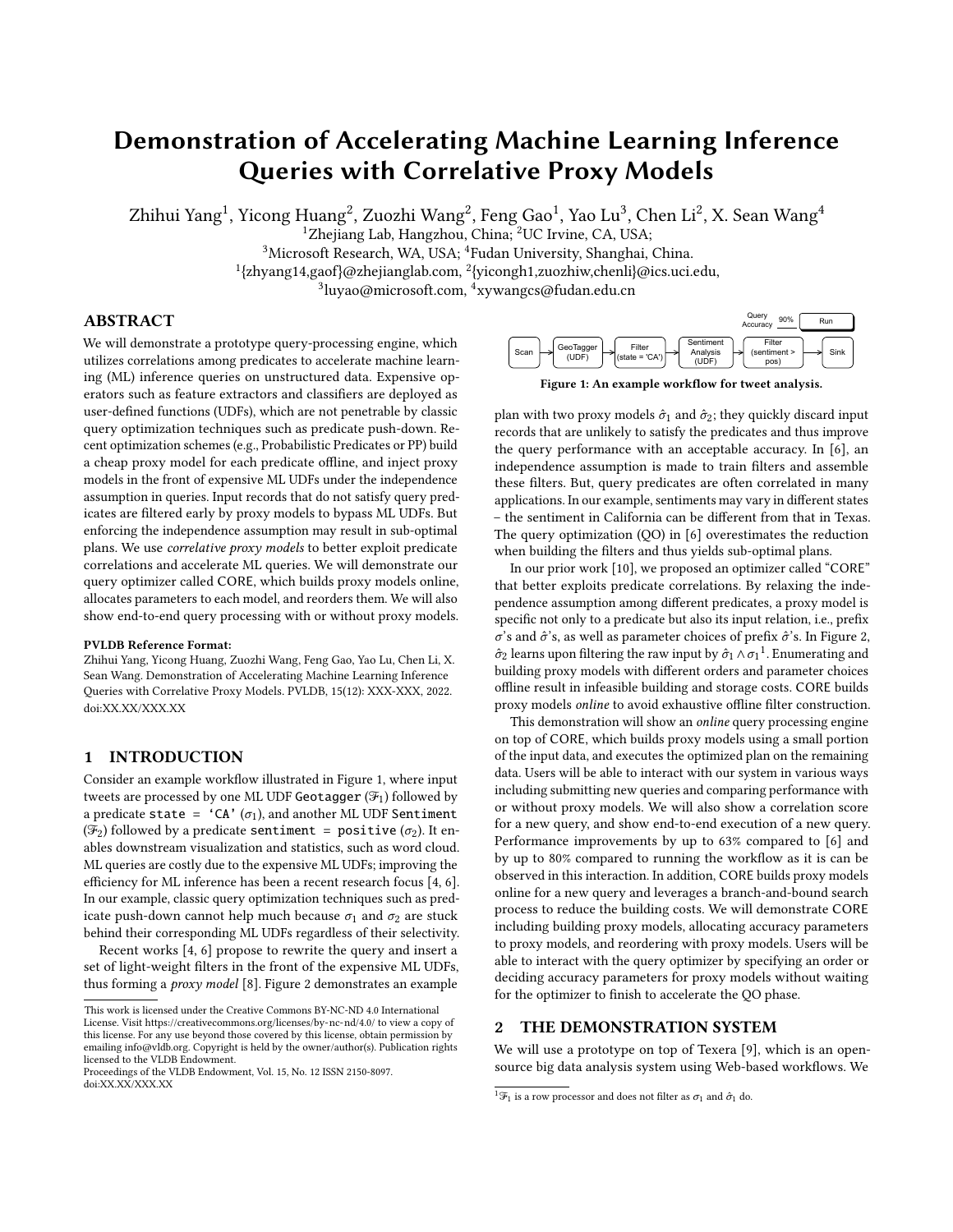

Figure 2: An optimized query plan with proxy models.

<span id="page-1-0"></span>implement an operator library by deploying them as UDFs utilizing Texera's feature that supports Java and Python UDFs. Table [1](#page-1-1) shows a partial list of operators provided in our system. These operators depict row manipulators; they produce one output row per input row. Using these operators, developers are able to construct a workflow using a Web UI. They can also interact with the system by choosing to execute the workflow as it is, execute it using PPs, or execute it using our CORE.

<span id="page-1-1"></span>

| <b>Module Name</b>          | Description                                       |
|-----------------------------|---------------------------------------------------|
| <b>Entity Recognition</b>   | Label sequences of words in a text, such as       |
|                             | person or company names.                          |
| Sentiment Analysis          | Predict the sentiment of a text, such as positive |
|                             | or negative.                                      |
| Pos Tagger                  | Assign parts of speech to each, such as noun      |
|                             | or verb.                                          |
| <b>Object Detection</b>     | Identify objects in an image or video, such as    |
|                             | a dog or a cup.                                   |
| <b>Activity Recognition</b> | Predict the movement of a person, such as ap-     |
|                             | plying lipstick.                                  |

Table 1: A partial list of ML modules provided in the system.

<span id="page-1-2"></span>
$$
\begin{array}{cccc}\n & -\frac{k\%}{2} & -\text{ Input data } & -\frac{1-k\%}{2} & -\text{---} \\
 & & \text{Modified query plan } q & \text{Modified query plan } q^* \\
\hline\n\mathcal{F}_1 \rightarrow \sigma_1 \rightarrow \mathcal{F}_2 \rightarrow \sigma_2 \rightarrow \text{CORE} & \rightarrow \hat{\sigma}_2 \rightarrow \mathcal{F}_2 \rightarrow \sigma_2 \rightarrow \hat{\sigma}_1 \rightarrow \mathcal{F}_1 \rightarrow \sigma_1 \\
 & & \text{Output data } & & \text{---} & \text{---} & \text{---}\n\end{array}
$$

Figure 3: Given a query plan  $q$ , CORE generates an optimized plan  $q^*$  by applying proxy models. Part of the input data ( $k\%$ ) is used for building proxy models, and the remaining data is processed by  $q^*$ .

Figure [3](#page-1-2) shows the architecture of the system. The input of CORE is a workflow that includes multiple ML UDFs, such as the workflow in Figure [1.](#page-0-0) We borrow the AQP-style query interface in [\[6\]](#page-3-1). Users are able to specify a global target accuracy  $A$ , which sets a trade-off goal between an acceptable accuracy and query-processing speedup. In Figure [1,](#page-0-0)  $\mathcal{A} = 90\%$ . CORE optimizes the input workflow by building proxy models online. A proxy model is specific to a predicate  $c\phi v$ , where c is a predicate column,  $\phi$  is a comparison (e.g.,  $>$  or =), and v is a constant value. A workflow can have one or more predicate clauses in conjunction:  $\wedge$  c $\phi$ v. CORE builds a proxy model for each predicate online, considers proxy models' combinations, allocates their accuracy parameters, and injects them into the modified query plan  $q*$  (Figure [2\)](#page-1-0). A small portion of the input data (e.g.,  $k\%$ ) is used to build proxy models, and the remaining data is processed by the optimized plan  $q^*$ . We follow the scope of previous papers such as NoScope [\[4\]](#page-3-0) and PP [\[6\]](#page-3-1) to focus on approximate selection queries.

Key technical challenges: The demonstration system has been built to answer the following technical questions to reduce the overhead of building proxy models online.

- Building proxy models online. Enumerating and building proxy models offline result in infeasible building and storage costs. To build a  $\hat{\sigma}$  online, the demonstration system generates its labeled sample  $L$  by pulling initial records from the input, filtering these records by its input relation  $d$ , and then labeling  $L$  using its predicate  $\sigma$ . Sample L is divided into a training set, a testing set, and a validation set. We re-sample the training data to ensure a label balance. Its classifier  $M$  is trained on the training set and the testing set using light-weight classification algorithms, such as a linear SVM and a shallow NN. During training, we leverage a grid-search on the F1-score to decide the best hyperparameters and a cross-validation to train a classifier using the set of hyper-parameters. After that, we derive its accuracy versus reduction curve  $R$  using a validation set.
- Allocating parameters for proxy models. The system adopts a hill-climbing search framework to find an optimal accuracy allocation for proxy models. A main challenge is that building proxy models online is time-consuming because (i) there are an exponential number of candidates  $\hat{\sigma}$ s, and (ii) generating a labeled sample and training a classifier are computationally costly. The system reduces the online allocation overhead by reusing previously materialized samples and trained classifiers to reduce labeling costs and training costs, respectively.
- Reordering proxy models. Building all proxy models for different orders can be computationally prohibitive. We adopt a search algorithm based on branch-and-bound to prune candidate plans. Specifically, we compute a lower bound and an upper bound of costs  $\sum C$  for a specific order of proxy models. During the search, we tighten the lower and upper bounds of  $\sum C$  as we collect more information, such as selectivity and reduction, and prune candidate plans to reduce the optimization overhead. Additionally, we adopt a fine-grained search tree to improve the search process further.

### DEMONSTRATION SCENARIOS

In this section, we illustrate various features supported in our demonstration system, including computing the correlation score of a workflow, interacting with the QO, executing a workflow using PP or CORE, and the end-to-end processing of a workflow. Details are presented as follows.

#### 3.1 Correlated Workflows

In the demonstration, we will provide three datasets with text, images, and videos, an operator library as illustrated in Table [1,](#page-1-1) and several pre-constructed workflows over the three datasets with different correlation scores. These workflows retrieve texts, images, and videos that match given filter conditions, which are conjunctions of multiple clauses. Each filter is an equality condition on an ML-generated label column. Users will also be able to construct a workflow using the operator library.

Twitter text dataset. It contains 2M tweets from January 2017 to September 2017 in the United States. Each tweet is a string with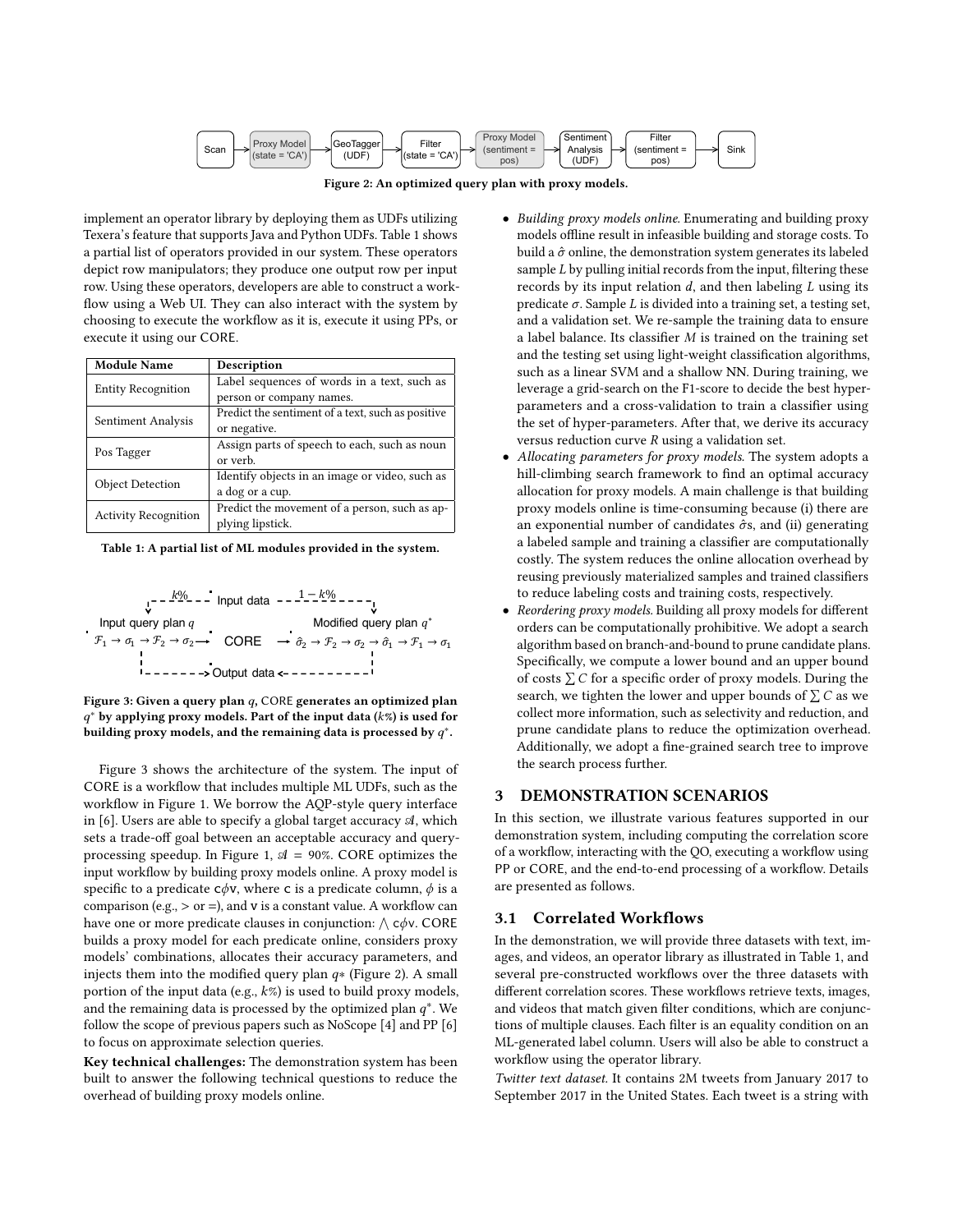a maximum of 140 characters. We pre-constructed several workflows utilizing various NLP modules such as entity recognition and sentiment analysis to analyze tweets.

COCO image dataset. COCO is a public dataset collected online. It contains 123K images and 80 object classes such as "person," "bicycle," and "dog." Each image is labeled with multiple objects for their class labels and bounding box positions. We pre-constructed several workflows with different correlation scores to retrieve images that contained object classes specified in workflows.

UCF101 video dataset. UCF101 contains 13K videos collected from YouTube. Each video is labeled with one of 101 action categories such as "applying lipstick" and "baby crawling." We pre-constructed several workflows utilizing object detection and activity recognition models to retrieve videos with specific labels.

<span id="page-2-0"></span>

Figure 4: A paused workflow demonstrating its correlation score and the runtime metrics of the first three operators.

Using the interface, we will show the correlation score of a workflow. The correlation score of the workflow in Figure [1](#page-0-0) is 0.87 as illustrated in Figure [4.](#page-2-0) When users start running the workflow, the system displays each operator's runtime metrics, such as the number of processed records, cost, and selectivity. Users will be able to pause the workflow, observe each operator's runtime metrics, and resume the workflow. In Figure [4,](#page-2-0) the user paused the workflow and observed the first three operators' runtime metrics. The user observes that the cost of the Geotagger is 20ms per record, and the selectivity of the state  $=$  'CA' filter is 0.52. After that, the user resumes the workflow. Thus, the user will be able to gain valuable insights of the workflow.

#### 3.2 Visualizing Query Optimization with CORE

In this scenario, we will use pre-constructed workflows over the Twitter dataset to demonstrate the query optimizer CORE including building proxy models online, allocating accuracy to each proxy model, and reordering with proxy models. We will show the optimization overhead of the workflow and how users can interact with our query optimizer CORE.

Given a workflow, the query optimizer CORE converts candidate query plans in the space H to a fine-grained tree. Figure [5](#page-3-5) shows the fine-grained tree for the workflow in Figure [1.](#page-0-0) There are two types of tree nodes. (i) An  $L$ -node represents a pair of ML UDF and its filter, and it is to generate labeled samples. (ii) An  $M$ -node is to train its corresponding classifiers and derive an accuracy-versusreduction relationships  $R$ . The root of the tree is the CSV File Scan operator in the workflow, which reads initial records from the input. Leaf nodes are View Results operators, which store results of the workflow. More details about the tree are in [\[10\]](#page-3-3).

Finding an optimal order of proxy models and allocating their accuracy parameters simultaneously is NP-hard. CORE searches over

the tree using a branch-and-bound algorithm to prune candidate plans. Our demo will show each node's runtime metrics during the search process. For an *L*-node, we will show the number of records in the labeled sample, the number of processed records, cost, and selectivity. For an  $M$ -node, we will show the training cost and the accuracy-versus-reduction curve. CORE tightens the lower and upper bounds for different query plans as we collect information, such as selectivity and reduction. The demo will show each candidate's lower and upper bounds of  $\sum C$ .

In Figure [5,](#page-3-5) we illustrate the runtime metrics of five nodes, including three  $L$ -nodes and two  $M$ -nodes. From the runtime metrics of node 1, a user observes that the Geotagger processed 3.85K records, but it only keeps the first 2k records in its labeled sample. The lower and upper bounds of  $\sum C$  for the order Geotagger  $\rightarrow$ Sentiment become 6 and 829 after collecting the cost and selectivity of the Geotagger. From the runtime metrics of  $M$ -node 8, the user gains insight of the accuracy-versus-reduction curve. The user also observes that the lower and upper bounds of Geotagger  $\rightarrow$ Sentiment become 37 and 352, respectively, after collecting the 0.46 reduction. We will also demonstrate pruned candidate plans. Their corresponding nodes in the fine-grained tree become gray, such as nodes 3, 5, and 6 in Figure [5.](#page-3-5)

After obtaining more insights about the workflow, a user is able to interact with CORE by specifying an order or deciding an accuracy parameter for a proxy model without waiting for the optimizer to reduce the QO overhead. Specifically, the user can select a query plan from candidates to build proxy models. In Figure [5,](#page-3-5) the user clicks the Priority button and node 4 to select the order Geotagger→ Sentiment. After observing the accuracyversus-reduction curve from an  $M$ -node, the user can decide an accuracy parameter for a node's proxy model by sliding an accuracy button in the curve based on the user's experience. For node 8 in Figure [5,](#page-3-5) the button is at a 0.46 reduction; the user can slide the accuracy button to another accuracy.

## 3.3 End-to-End Query Processing

We will use the pre-constructed workflows over the Twitter dataset to demonstrate the system. A user is able to submit a new workflow and specify a query accuracy  $A$ . The demonstration system supports another two modes to run a workflow except using CORE. (i) ORIG runs the original workflow as it is, and (ii) PP builds a light-weight proxy model for each predicate, and injects them early in a plan. PP decides the accuracy parameter for each proxy model using a dynamic programming algorithm with an independence assumption of predicates. Users are able to run the workflow using ORIG, PP, and CORE, respectively.

The demonstration system uses a small portion of the input data to generate an optimal plan, and processes the remaining data using the optimal plan. Our demo will show the percentage of the initial input data used to build proxy models. After the demonstration system finishes running the workflow, it will show the total time of running the workflow including the optimization overhead, the QO cost percentage (i.e., the percentage of the QO time over the total processing time), and the execution cost. Thus, users are able to compare the performance of running the workflow with different modes. Our demo will show that, in general, both PP and CORE